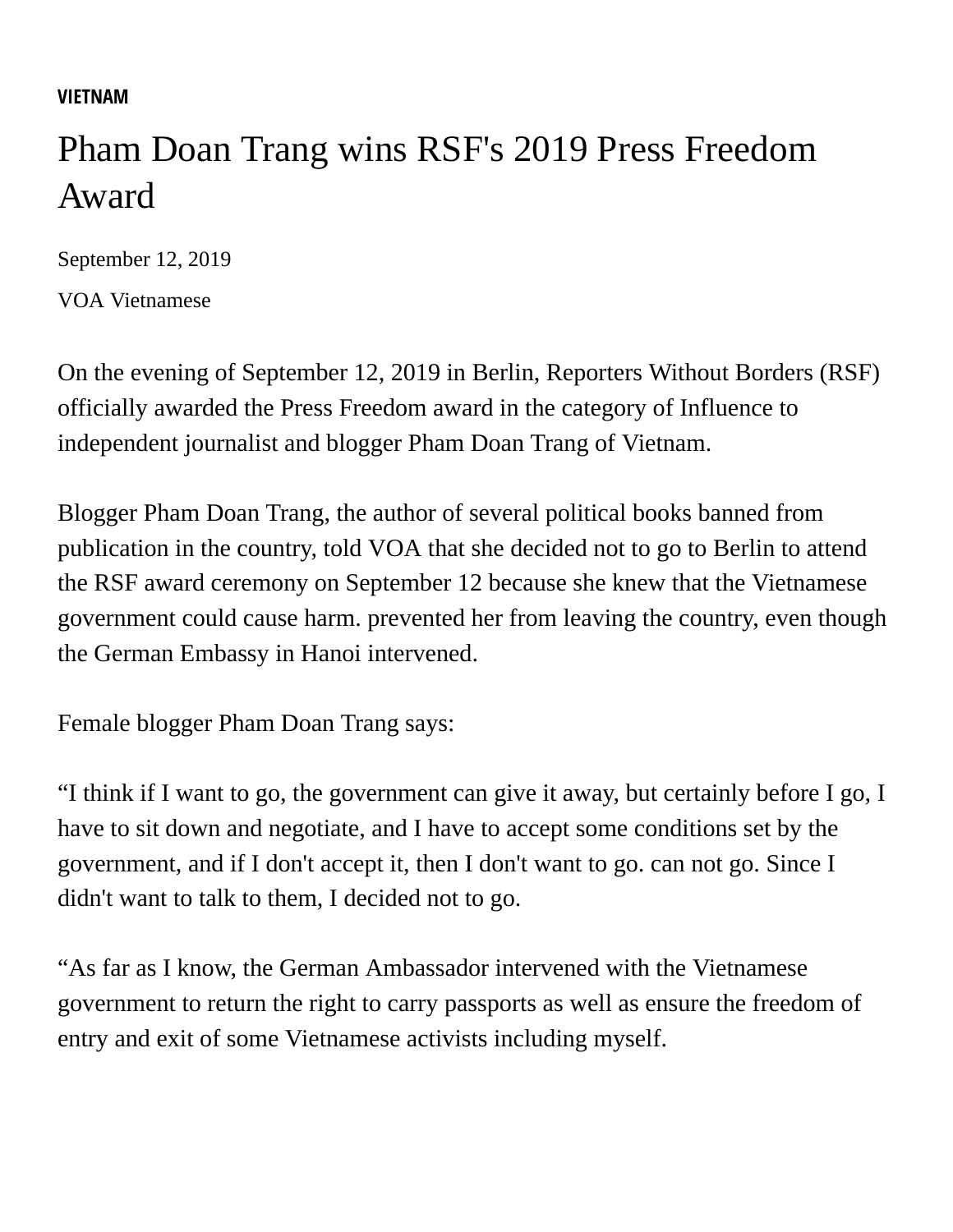"The German side is very enthusiastic, but in my experience, we have to negotiate with the Vietnamese police anyway such as: not campaigning, not propagandizing, not slandering the country…otherwise they will start a campaign. element; they'll also think they'll have a hard time deciding whether or not I'll go home, so it's best for me to decide not to go."

## **Either way, they have to negotiate with the Vietnamese police, such as: not** campaigning, not propagating, not slandering the country... otherwise they will prosecute... **campaigning, not propagating, not slandering the country... otherwise they will prosecute...**

Pham Doan Trang

On August 29, activist Pham Doan Trang, co-founder of the online website Law Faculty Magazine , was nominated by RSF for the Freedom of the Press Award in the Influence category.

Daniel Bastard, RSF Asia-Pacific Head, commented to VOA: "Pham Doan Trang is a true heroine - as we know the state of press freedom in Vietnam is the politicians. Newspapers and bloggers who do not follow the line of the Communist Party face extremely serious consequences."

A representative of RSF said that the Vietnamese government was determined to stifle her voice through intimidation by the police, simply because she exposed injustices and spoke out to ensure civil and political rights.

*II*<br>Trang<br>indep **Despite constant harassment and repression since 2016 until now, Ms. Doan Trang is determined to play an important role in helping people access independent information and apply the rule of law - as the Vietnamese Constitution stipulates - to combat the authoritarian acts of the government.**

Mr. Daniel Bastard, RSF.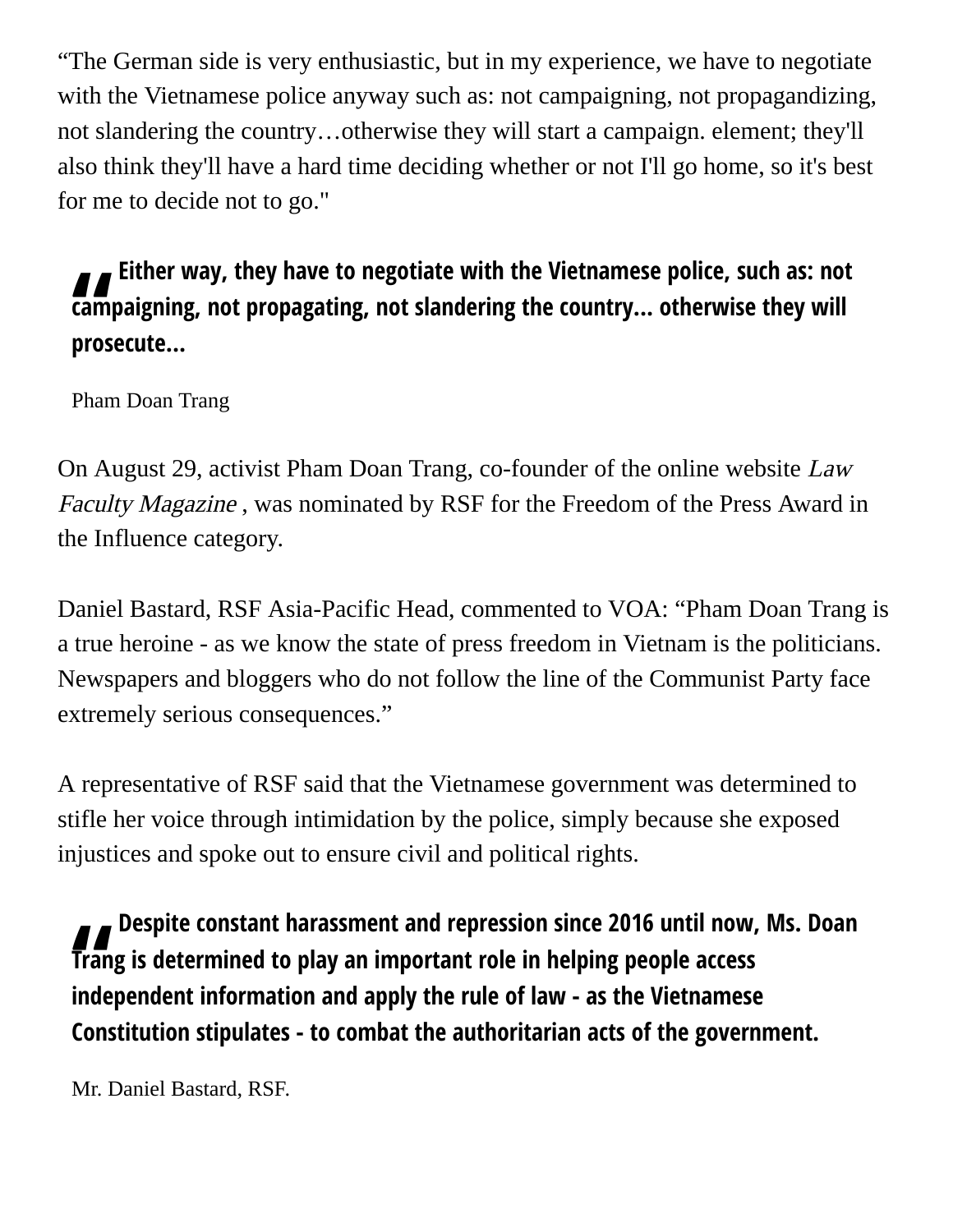Mr. Bastard said that despite constant harassment and repression from 2016 until now, Ms. Doan Trang is determined to play an important role in helping people access independent information and apply the rule of law. respect the law - as the Vietnamese Constitution stipulates - to combat the arbitrary acts of the government.

Mr. Bastard added: "We invited her to participate in the award ceremony in Berlin, but the Vietnamese government did not allow her to go abroad – that is a shame."

**SEE MORE:**

[Pham Doan Trang was nominated for the](https://www.voatiengviet.com/a/ph%E1%BA%A1m-%C4%91oan-trang-%C4%91%C6%B0%E1%BB%A3c-%C4%91%E1%BB%81-c%E1%BB%AD-gi%E1%BA%A3i-t%E1%BB%B1-do-b%C3%A1o-ch%C3%AD-2019-c%E1%BB%A7a-rsf-/5062367.html) 2019 RSF Press Freedom Award

Ms. Doan Trang commented on the reason why she was nominated by RSF for the Influence category :

"I think maybe they know that in the last 2-3 years I have published a lot of books, besides my editorial work at *Law Faculty of Journalism*. Every year I publish 2-3 books and have such a large readership that I am surprised myself. Maybe they use that to award prizes.

"I know that the value that RSF pursues when considering this award is that they want journalists around the world, especially journalists who are victims of persecution, harassment, abuse, government abuse. right to know that these journalists are not alone in their fight.

"RSF has really helped people in my situation feel that they are not alone."